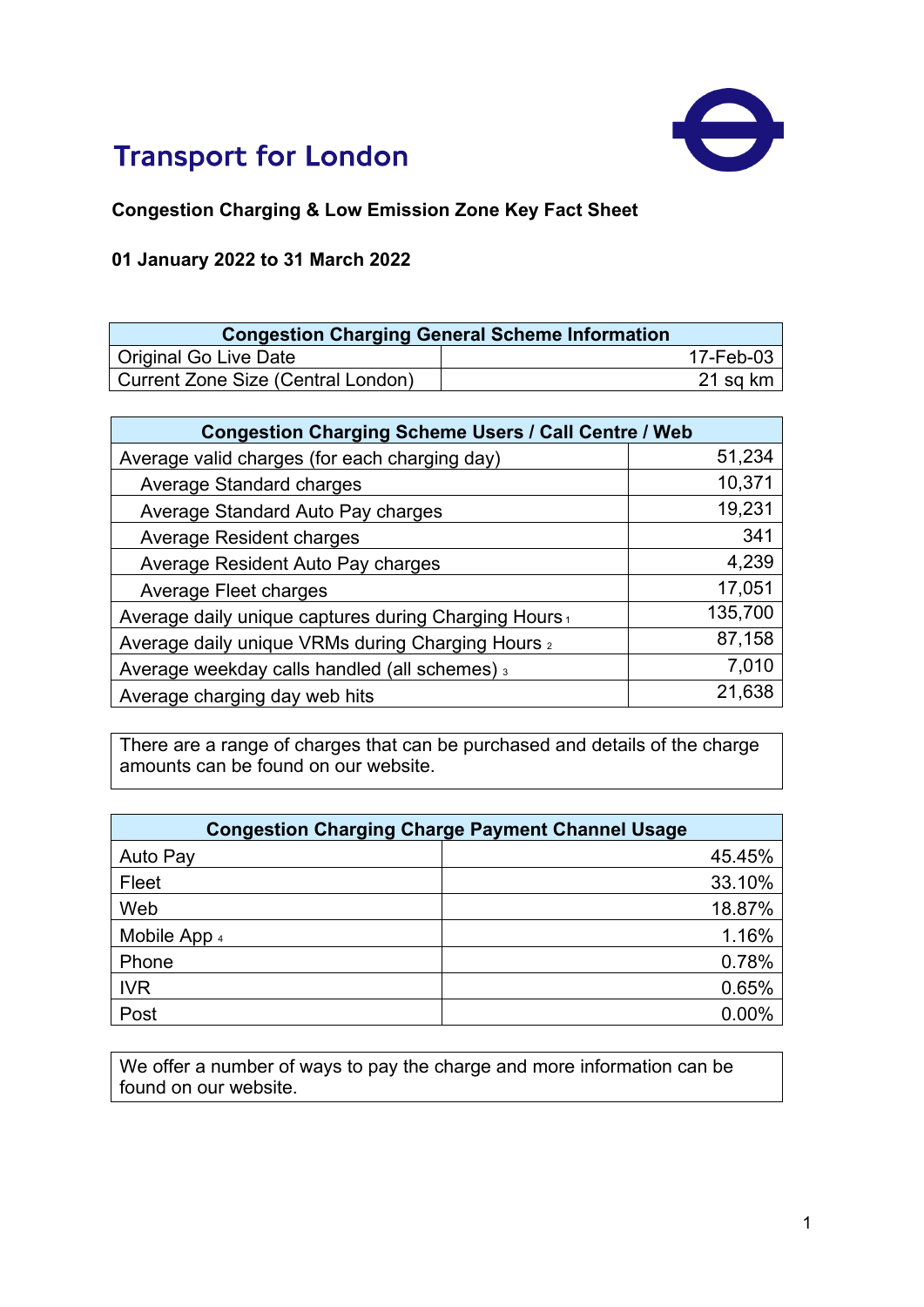| Average Number Of Licenced Taxis & Private Hire Vehicles Detected In<br>The Congestion Charge Zone During Charging Hours On Charging Days |        |
|-------------------------------------------------------------------------------------------------------------------------------------------|--------|
| Taxis                                                                                                                                     | 6.967  |
| l Private Hire Vehicles                                                                                                                   | 10.610 |

| <b>Congestion Charging Diplomatic Debt</b> |              |
|--------------------------------------------|--------------|
| <b>Current Diplomatic Debt</b> 5           | <b>f141m</b> |

We and the UK Government are clear that the Congestion Charge is a charge for a service and not a tax. This means that diplomats are not exempt from paying it. The majority of embassies in London do pay the charge, but there remains a stubborn minority who refuse to do so, despite our representations through diplomatic channels.

We will continue to pursue all unpaid Congestion Charge fees and related penalty charge notices and are pushing for the matter to be taken up at the International Court of Justice.

| Congestion Charging Active Discounts (not vehicles) 6 |         |
|-------------------------------------------------------|---------|
| <b>Blue Badge</b>                                     | 131,373 |
| Cleaner Vehicle Discount 7                            | 48,059  |
| Resident                                              | 18,187  |
| Fleet                                                 | 16,799  |
| 9+ Seater                                             | 3,390   |
| <b>Recovery Vehicle</b>                               | 193     |
| <b>Motor Tricycles</b>                                | 289     |
| <b>Selected Partner</b>                               | 121     |
| <b>Accredited Breakdown</b>                           | 36      |

T here are a range of exemptions and dis counts available to certain categories of vehicles and individuals .

| <b>Congestion Charging Enforcement</b> |          |
|----------------------------------------|----------|
| Average daily UK PCNs issued           | 2,896    |
| Average daily non-UK PCNs issued       | 20       |
| <b>PCN Representations rate &amp;</b>  | 16.36%   |
| <b>PCN</b> Appeals rate $\frac{1}{8}$  | $0.62\%$ |

A Penalty Charge Notice (PCN) is the formal notification sent when our records show that a vehicle was photographed in the Congestion Charging zone and we have no record of payment of the Congestion Charge and it is neither exempt nor registered for a 100 per cent discount.

Should you receive a PCN you have a right to contest it. This may be done through the Representation and Appeals process. Further details of how to make representations against the PCN will be provided on all PCNs issued. If the representation is rejected, you can then make an appeal to London Tribunals, an independent body.